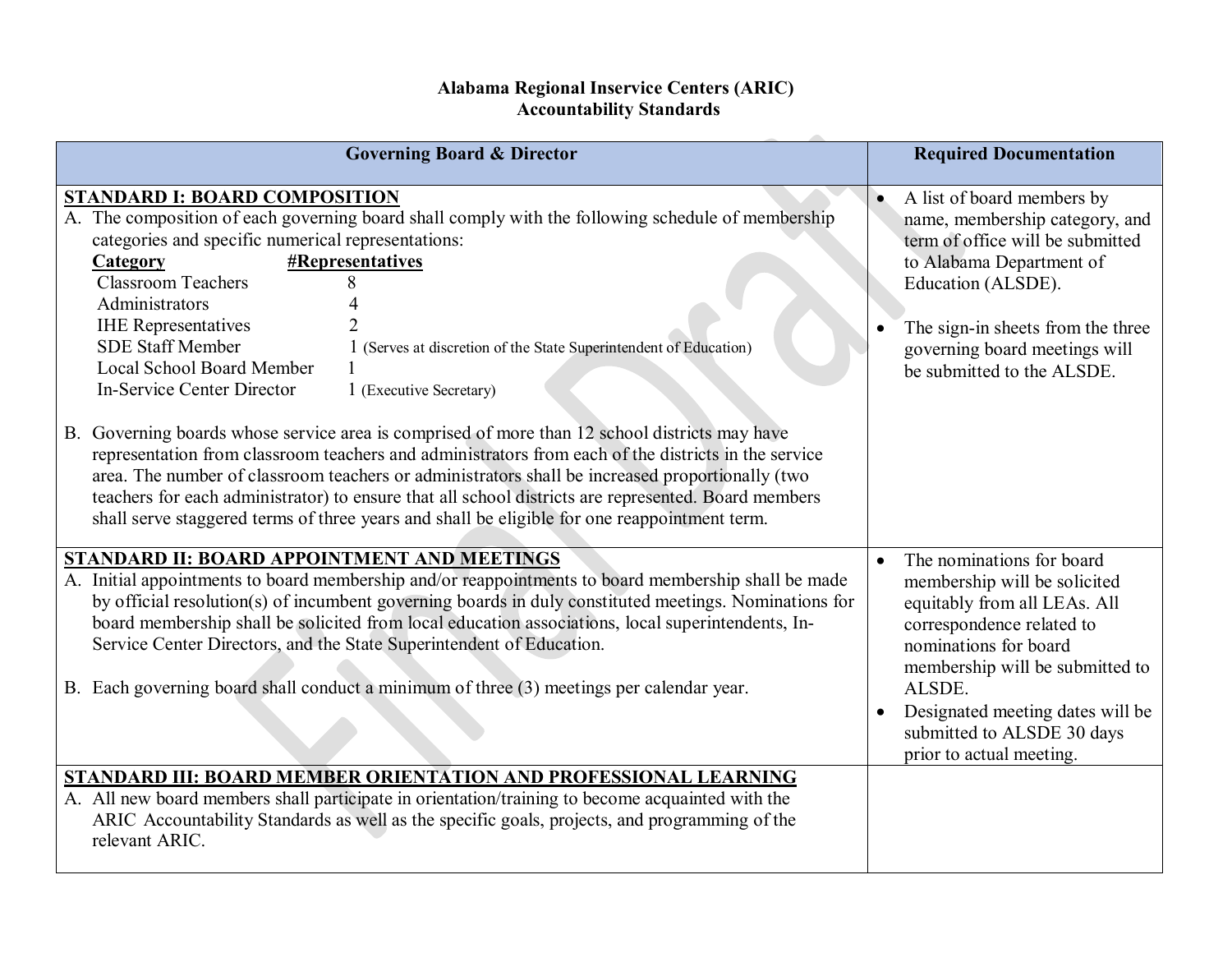| <b>STANDARD IV: BYLAWS</b><br>A. Each governing board shall develop and adopt official bylaws to which its internal structure and<br>operation shall conform. Adopted bylaws must address election of board officers; term of officers;<br>quorum for official business; committee structures and functions, if any; parliamentary procedures;<br>and other issues and concerns as determined by incumbent boards. As specified in each governing<br>board's bylaws, voting on decisions that must be made prior to the next governing board meeting<br>may be conducted electronically.                                                                                                                                                                                                                                                                                                                                                                                              |           | The minutes from the governing<br>board meetings will be submitted<br>to ALSDE.                                                                                                                                                                                                                                 |
|---------------------------------------------------------------------------------------------------------------------------------------------------------------------------------------------------------------------------------------------------------------------------------------------------------------------------------------------------------------------------------------------------------------------------------------------------------------------------------------------------------------------------------------------------------------------------------------------------------------------------------------------------------------------------------------------------------------------------------------------------------------------------------------------------------------------------------------------------------------------------------------------------------------------------------------------------------------------------------------|-----------|-----------------------------------------------------------------------------------------------------------------------------------------------------------------------------------------------------------------------------------------------------------------------------------------------------------------|
| <b>STANDARD V: BOARD RESPONSIBILITIES</b><br>A. Commensurate with statutory authority, each governing board shall fulfill the following<br>responsibilities:<br>1. In cooperation with the ALSDE and host institution, determine the policies for the operation of<br>the center, including days and hours of operation;<br>Approve programs and activities that address needs as identified by needs assessments and/or<br>2.<br>student achievement data, and the plan to access the center's programs and services by its<br>constituent schools and districts;<br>3. Approve the in-service center's annual budget;<br>4. Delegate to the in-service center director the authority and responsibility for the daily operation<br>of the center, including the development maintenance of necessary records (financial and<br>programmatic) and the coordination of programs and activities; and<br>5. Approve the center's official report of the programs and trainings offered. | $\bullet$ | Results from the needs<br>assessment from all LEAs will<br>be submitted annually to the<br>ALSDE.<br>The selection or offerings of<br>programs/trainings correspond<br>with the results of the needs<br>assessment. Documentation of<br>alignment and board approval<br>will be submitted annually to<br>ALSDE. |
| <b>STANDARD VI: BOARD MINUTES</b><br>A. Each in-service center must maintain accurate minutes of all board meetings and distribute minutes<br>to board members in a timely fashion.                                                                                                                                                                                                                                                                                                                                                                                                                                                                                                                                                                                                                                                                                                                                                                                                   | $\bullet$ | The minutes from the three<br>governing board meetings will<br>be submitted to the ALSDE.                                                                                                                                                                                                                       |
| <b>STANDARD VII: DIRECTOR</b><br>A. Each regional in-service center shall have a full-time director. Current part-time directors shall be<br>grandfathered in. The governing board chairperson and/or his/her designee must serve on the<br>search committee and take part in the interview process as a voting member                                                                                                                                                                                                                                                                                                                                                                                                                                                                                                                                                                                                                                                                |           |                                                                                                                                                                                                                                                                                                                 |
| STANDARD VIII: DIRECTOR ORIENTATION AND PROFESSIONAL LEARNING<br>A. All new in-service center directors shall receive orientation from a committee of current in-<br>service center directors appointed by the Alabama Regional In-Service Center (ARIC) president.<br>B. All in-service center directors shall participate both individually and collectively in continuous<br>improvement through professional learning and growth endeavors.                                                                                                                                                                                                                                                                                                                                                                                                                                                                                                                                       |           | • Documentation that supports the<br>director's participation in<br>continuous professional learning<br>will be submitted annually to the<br>ALSDE.                                                                                                                                                             |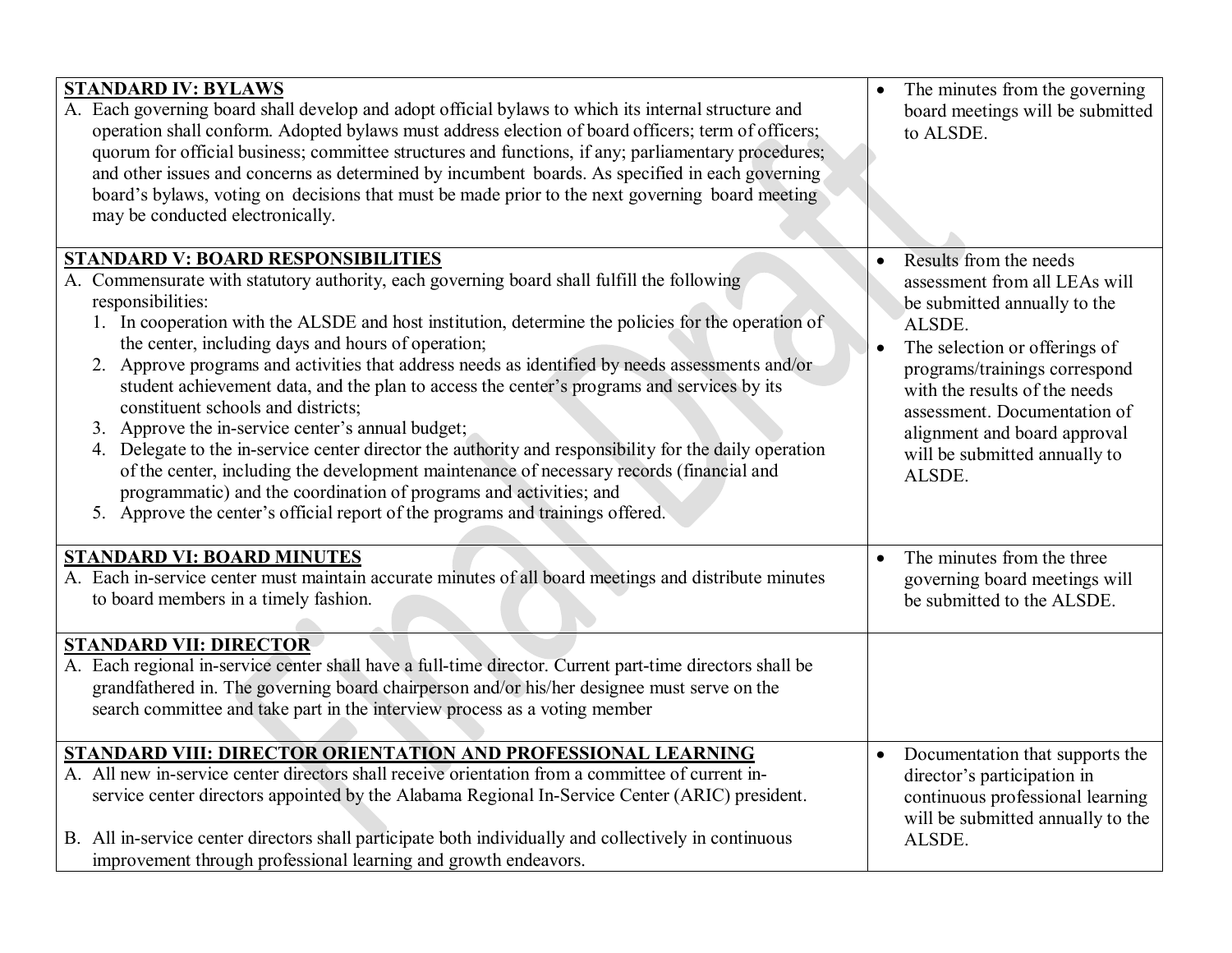| A copy of the approved position<br>description will be submitted to<br>ALSDE.                                                                                                                                                                                                                                                                                                     |
|-----------------------------------------------------------------------------------------------------------------------------------------------------------------------------------------------------------------------------------------------------------------------------------------------------------------------------------------------------------------------------------|
|                                                                                                                                                                                                                                                                                                                                                                                   |
| The report submitted to the<br>ALSDE will contain the number<br>of participants and the evaluation<br>results.<br>A reflective narrative describing<br>$\bullet$<br>improvement efforts specific to<br>mathematics and reading/ELA<br>will be submitted annually to<br>ALSDE.<br>Each ARIC will submit the<br>$\bullet$<br>center's annual reports to the<br>ALSDE by December 1. |
| <b>Required documentation</b>                                                                                                                                                                                                                                                                                                                                                     |
| Results from the needs<br>$\bullet$<br>assessment from all LEAs will<br>be submitted annually to the<br>ALSDE.<br>The selection of<br>$\bullet$<br>programs/trainings corresponds<br>with the results of the needs<br>assessment. Documentation of<br>alignment will be submitted<br>annually to ALSDE.<br>Documentation to support the                                           |
|                                                                                                                                                                                                                                                                                                                                                                                   |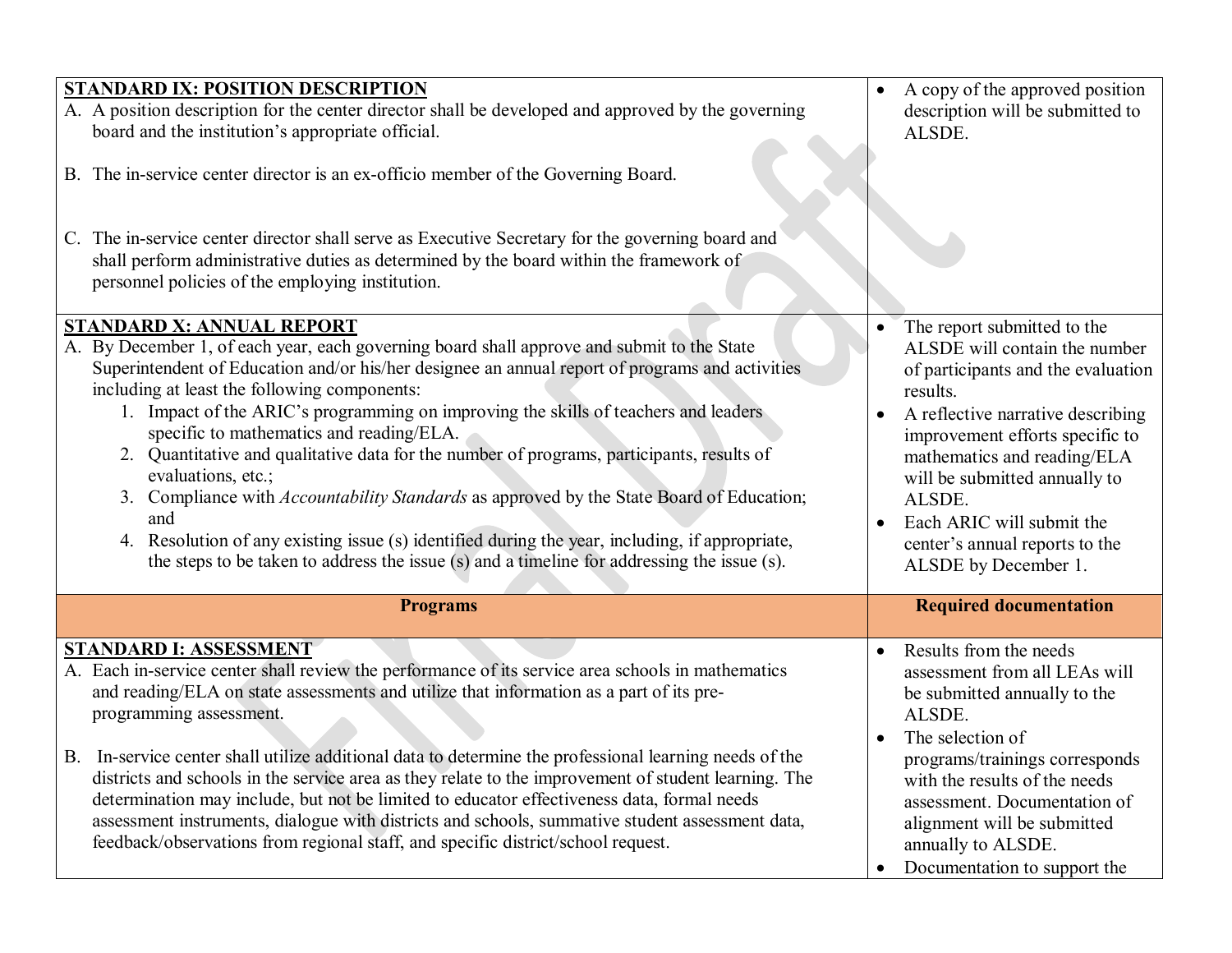| C. Results from the professional learning needs assessment will be provided to each LEA.                                                   | use of multiple data sources will<br>be submitted to the ALSDE. |
|--------------------------------------------------------------------------------------------------------------------------------------------|-----------------------------------------------------------------|
| <b>STANDARD II: PROGRAMS</b>                                                                                                               | Most of the trainings offered will                              |
| A. Professional learning must address the needs identified as outlined in Standard I: Assessment.                                          | be focused on math,                                             |
|                                                                                                                                            | reading/ELA.                                                    |
| B. The selection of professional learning opportunities will be guided by evidence-based practices<br>and professional learning standards. |                                                                 |
| <b>STANDARD III: COMMUNICATION</b>                                                                                                         | All trainings offered during the                                |
| A. Information about the programs and services of the in-service c enter will be made available to                                         | summer months will be posted                                    |
| the center's participating districts and will be posted electronically for open access.                                                    | digitally by April 15.                                          |
|                                                                                                                                            |                                                                 |
| <b>STANDARD IV: ALSDE/CENTER COLLABORATION</b>                                                                                             | All collaboration efforts will be                               |
| A. The State Superintendent, or his/her designee, will appoint a member of the ALSDE to serve as a                                         | documented and submitted to the                                 |
| liaison who will provide the following coordination and support.                                                                           | ALSDE.                                                          |
| 1. Each in-service center director will ensure that ALSDE appointees have information                                                      |                                                                 |
| regarding upcoming meetings as quickly as possible, preferably with three-month notice of                                                  |                                                                 |
| meetings unless the need for a called meeting manifest.                                                                                    |                                                                 |
| The State Superintendent of his/her designee and in-service center directors will strive to<br>2.                                          |                                                                 |
| meet annually to discuss on-going work, possible additional collaborations, programmatic                                                   |                                                                 |
| updates, and other relevant information.                                                                                                   |                                                                 |
|                                                                                                                                            |                                                                 |
| <b>Finance</b>                                                                                                                             | <b>Required documentation</b>                                   |
|                                                                                                                                            |                                                                 |
| <b>STANDARD I: BUDGET</b>                                                                                                                  |                                                                 |
| A. Each in-service center director shall submit to the ALSDE a prepared budget for the fiscal year. The                                    | Expenditures sent to ALSDE                                      |
| governing board and the institution acting as fiscal agent prior to submission to the ALSDE for final                                      | will be organized by the                                        |
| approval by the Deputy State Superintendent of Education for Finance must approve the budget.                                              | designated categories.                                          |
|                                                                                                                                            | The calculations of indirect cost                               |
| B. The budget shall include designated expenditure categories and amounts in compliance with the                                           | will be submitted with the                                      |
| following schedule of line items:                                                                                                          | budget to ALSDE.                                                |
| 1. Salaries & Benefits-includes actual salaries paid from the funds (indicate in FTE; e.g. 25%                                             |                                                                 |
| FTE, 50% FTE, 100% FTE) and the benefits provided (e.g., health insurance, retirement                                                      |                                                                 |
| contributions, FICA, Medicare, SUI, etc.)                                                                                                  |                                                                 |
|                                                                                                                                            |                                                                 |
| 2. Travel                                                                                                                                  |                                                                 |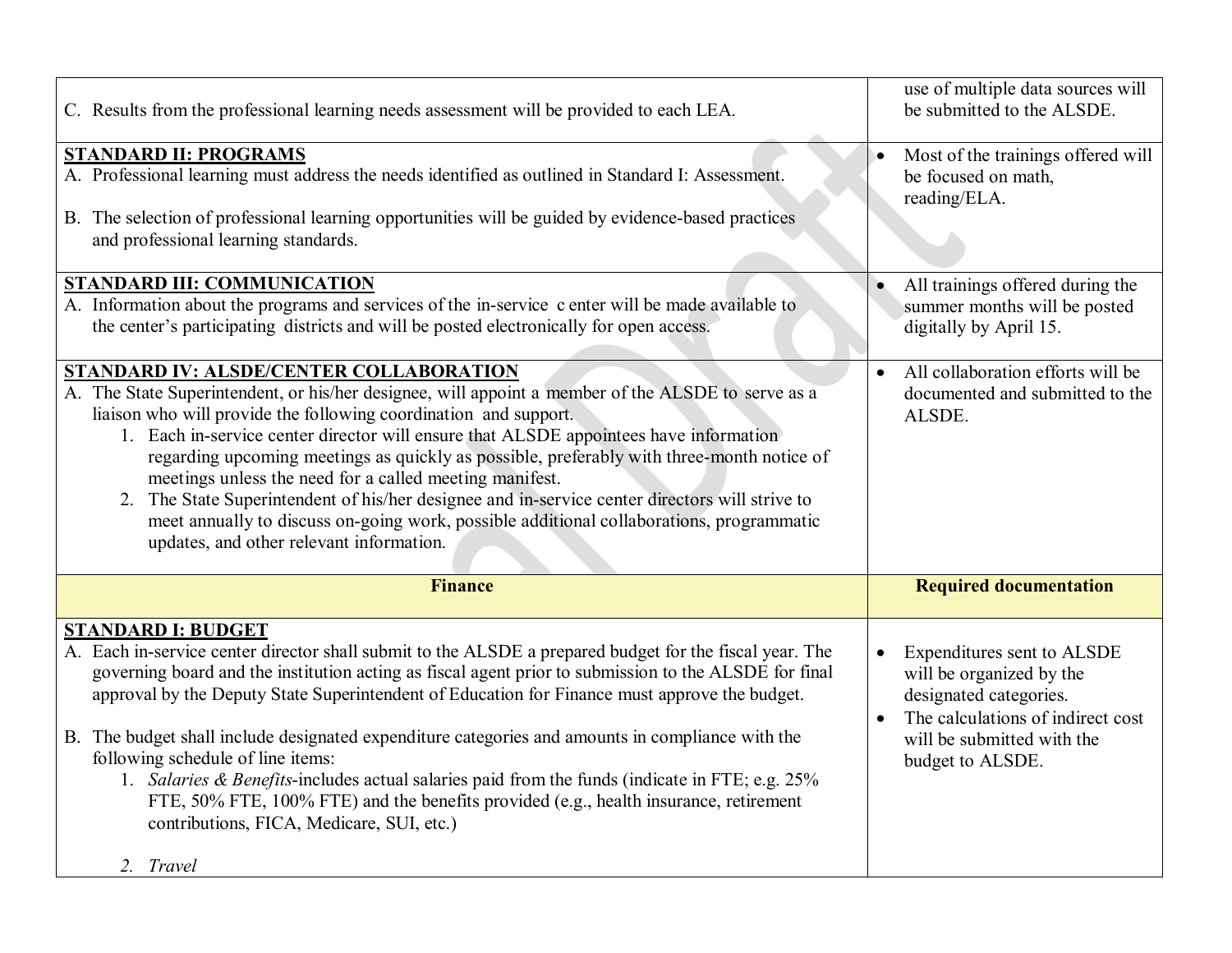| a. In-state travel – indicate per diem rate and mileage rate, number of days/miles to be<br>traveled and the purpose of the travel<br>b. Out of state travel - indicate actual costs associated with the travel, purpose of the<br>travel, and name of traveler<br>3. Consultants (contracted & staff)- purpose of consultant's work and approximate amount of the<br>contract. Note: any travel associated with the consultant should be included in the contract and<br>not in the Travel line item.                             |                                                                                                     |
|------------------------------------------------------------------------------------------------------------------------------------------------------------------------------------------------------------------------------------------------------------------------------------------------------------------------------------------------------------------------------------------------------------------------------------------------------------------------------------------------------------------------------------|-----------------------------------------------------------------------------------------------------|
| 4. Materials/Supplies- any office supplies, books, postage, etc. to be used during the year for the<br>work done for ALSDE. Any single item purchase of \$500 or more must be inventoried.<br>5. Equipment- any purchase of \$5,000 or more is considered equipment and must be inventoried.<br>6. Research/Evaluation- any funds associated with research conducted for the benefit of ALSDE;<br>include purpose of research along with how the research is being conducted and by whom<br>7. <i>Indirect Cost</i> -capped at 10% |                                                                                                     |
| C. Consultant honoraria should not exceed \$1,000 per full day and \$500 per half day. If the expertise or<br>unique ability of a consultant requires a higher honorarium, the director must obtain the governing<br>board's approval to pay the larger amount.                                                                                                                                                                                                                                                                    |                                                                                                     |
| STANDARD II: STATE FINANCIAL ACCOUNTABILITY<br>A. The governing board must approve each instance in which center funds are utilized to finance the cost<br>of client participation in out of state professional learning programs/conferences. In-service center<br>funds shall not be authorized for use for schools or school systems other than those for whom state<br>funds were appropriated.                                                                                                                                | Approval from the governing<br>$\bullet$<br>board will be documented and<br>submitted to the ALSDE. |
| <b>STANDARD III: FINANCIAL REPORTS</b><br>A. Quarterly Expenditure Reports are to be submitted to the ALSDE by the 15th day after the end of the<br>quarter.                                                                                                                                                                                                                                                                                                                                                                       |                                                                                                     |
| B. The End of Year Quarterly Report is to be submitted to the ALSDE by November 1.                                                                                                                                                                                                                                                                                                                                                                                                                                                 |                                                                                                     |
| C. Adjustments between expenditure line items are allowed providing cumulative adjustment does not<br>exceed 10% of the total amount budgeted unless it is paid for through university sources.                                                                                                                                                                                                                                                                                                                                    |                                                                                                     |
| <b>STANDARD IV: APPROVING AUTHORITY</b><br>A. The State Superintendent of Education is the final approving authority for the center's budget.                                                                                                                                                                                                                                                                                                                                                                                      |                                                                                                     |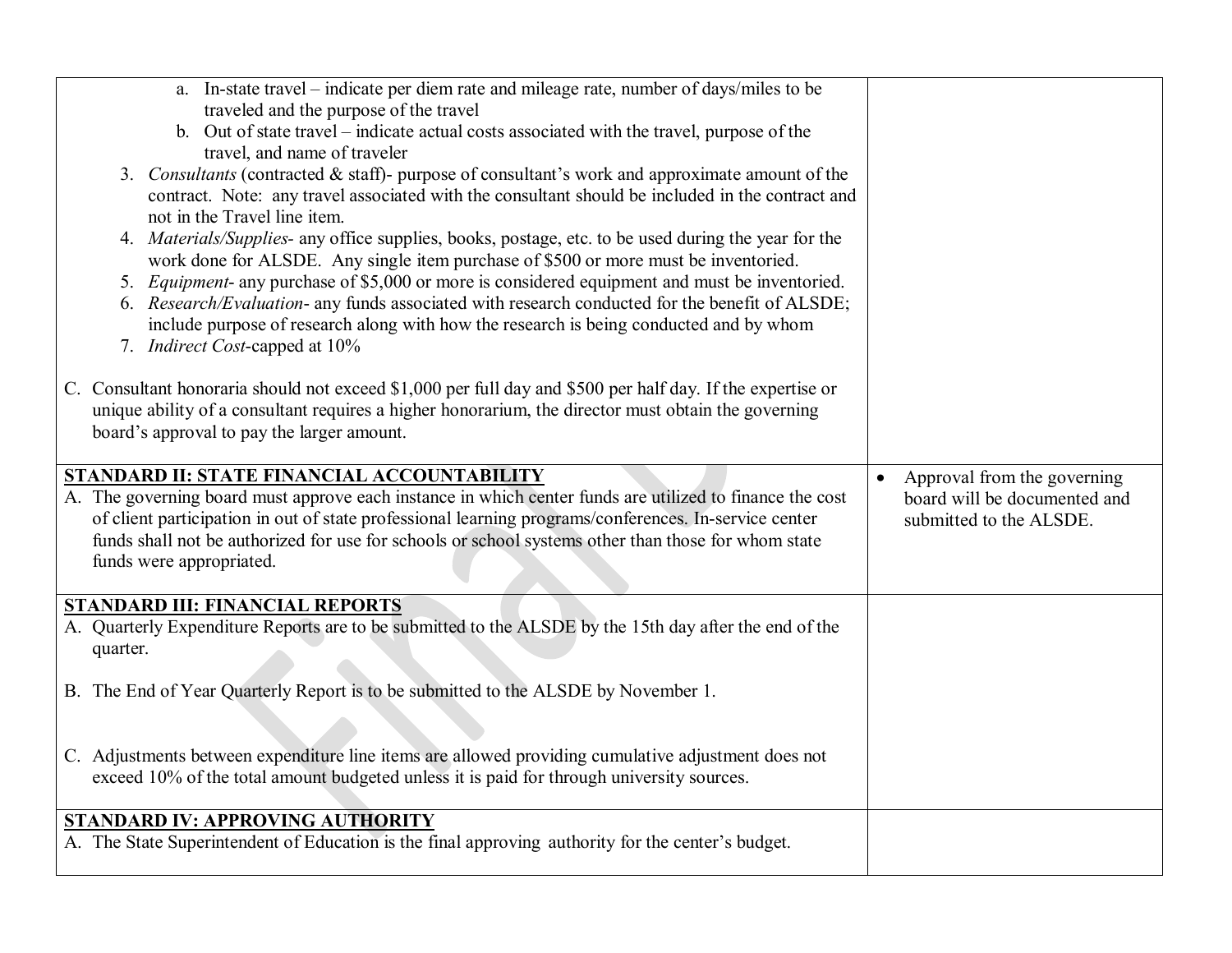## **STANDARD V: FUNDS MANAGEMENT**

- A. All funds allotted to the in-service centers will be receipted to a separate fund number and disbursed in accordance with fiscal policies approved by the chief financial officer of the university and the ALSDE.
- B. A consultant whose salary is paid by in-service center funds may not receive an honorarium from center funds for conducting business for that center. This restriction does not prohibit an employee of one center from receiving a standard honorarium for providing consultant services for another center; however, the center employee must not be paid by the home center and the center being provided consultant services during the same period. Leave time must be requested while being paid for services to another center.
- C. Payment of an honorarium to a program consultant is authorized and permissible only if services are rendered. If an official program cancellation is not made prior to the scheduled date of the proposed program, payment to the consultant may be permitted. \*In-service centers shall not use funds, directly or indirectly, to finance course credit, including the payment of stipends to be used for credit courses and/or tuition of any kind. (Does not apply to obligatory staff fringe benefits as provided for in Finance, Standard I: Item B.)
- D. The appropriate officials of institutions in which such center is located will determine salaries of persons employed to administer regional inservice center programs.
- E. Travel will be paid in accordance with state and institutional policy.
- F. Persons designated to perform administrative duties resulting from institutional or agency involvement in official in-service center consortia shall not receive compensation from center funds beyond the regular annual contract salary paid by the institution or agency.

| <b>Research and Evaluation</b>                                                                                               | <b>Required documentation</b> |
|------------------------------------------------------------------------------------------------------------------------------|-------------------------------|
| STANDARD I: RESEARCH<br>A. As mandated in the original enabling legislation and as approved by the governing board, each in- | Research/evaluation           |